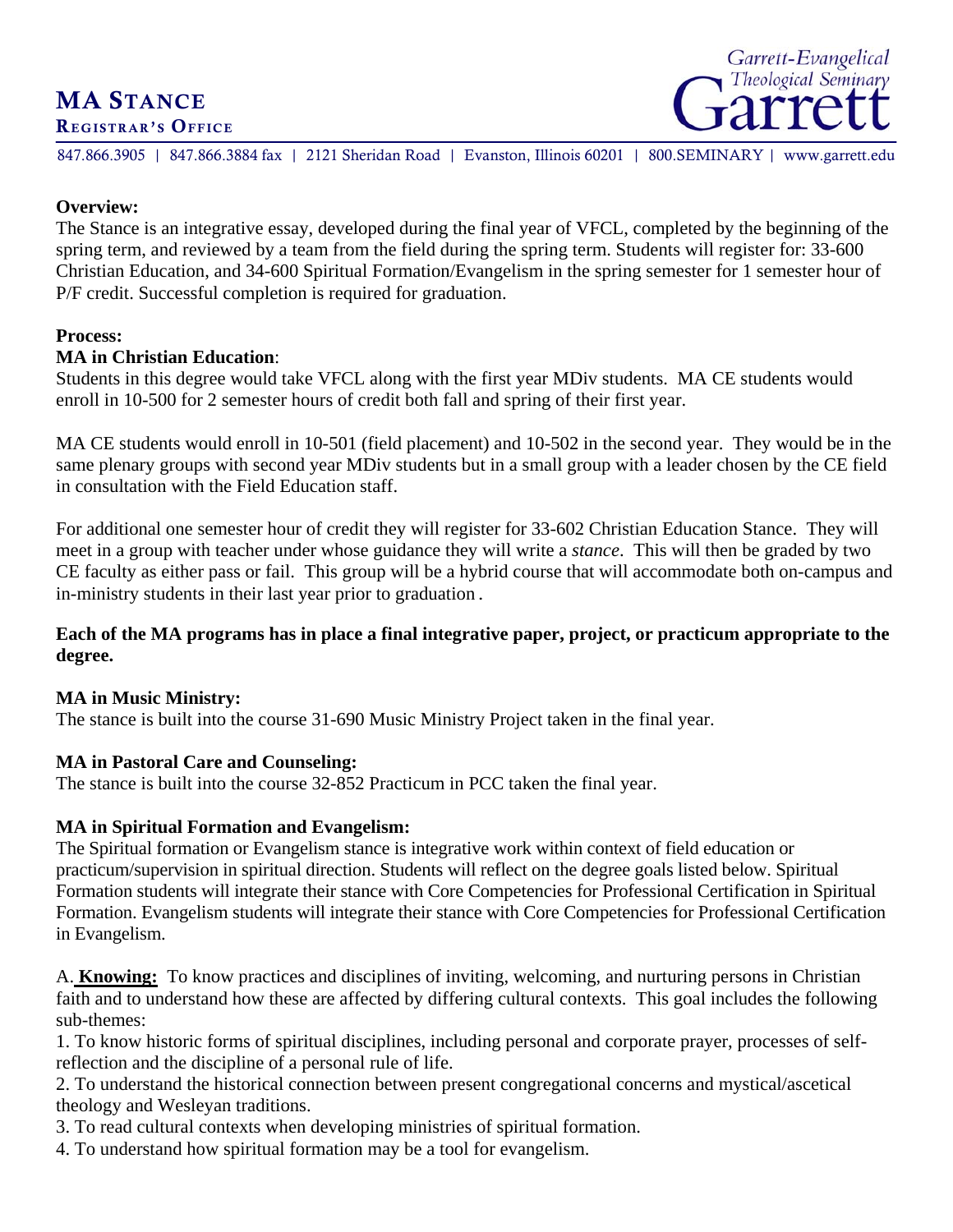B. **Doing:** To examine, assess, and lead a variety of approaches to spiritual formation and evangelism appropriate to a particular faith community. This goal includes experience or practice in the following: 1. To be able to read, evaluate and engage the culture of a congregation and its community with particular

sensitivity to culture, age, race, class and gender.

2. To teach Christian spiritual formation practices and prayer in a variety of congregational settings, small groups, and retreats.

3. To utilize biblical and theological scholarship in practices of spiritual formation.

4. To coordinate and lead ministries of spiritual formation.

5. To work in mutual ministry with laity and other clergy staff.

C. **Being**: To be a confident leader in guiding in ministries of spiritual formation and evangelism. This goal includes the following:

1. To be deeply grounded in the practice of spiritual disciplines.

2. To be able to describe one's particular areas of expertise with confidence. These competencies may include retreat leadership, spiritual direction one-on-one or in small groups.

3. To be comfortable "telling the Christian story" in ways that are compatible with particular cultural contexts.

4. To understand oneself as a life-long learner, able to describe areas for continuing education for leadership, integrating theological, biblical, historical and contemporary practices for ministry, with particular focus on Wesleyan heritage.

### **Core Competencies for UM Professional Certification in Spiritual Formation**

Utilize these Core Competencies, together with knowing, being, doing competencies, for setting personal learning objectives – and evaluating your progress toward achieving professional competence in spiritual formation leadership. You may submit your Certification Application to the instructor.

1. Regular practice of spiritual disciplines with their own lives.

2. Ability to teach others diverse spiritual disciplines (including, but not limited to, *lectio divina*, various forms and types of prayer, confession and examination of consciousness, processes of discernment, leadership of worship, fasting and self-emptying, ways of hospitality).

3. Understanding of and engagement in the essential link between spiritual formation and congregational life (e.g. in worship leadership and preaching, Christian education, pastoral care, community outreach, mission and evangelism, church administration, ecumenical and interfaith dialogue).

4. Knowledge of and ability to teach history and practices of Wesleyan spirituality.

5. Ability to lead retreats with persons of various ages.

6. Ability to offer spiritual direction, both in one-to-one and in group modes.

## **Core Competencies for UM Professional Certification in Spiritual Formation**

1. Know biblical themes and passages that provide introduce and inform the practice of evangelism, including being able to answer the question why we engage in evangelism.

2. Understand how theology informs and directs the practice of evangelism. This includes have a basic